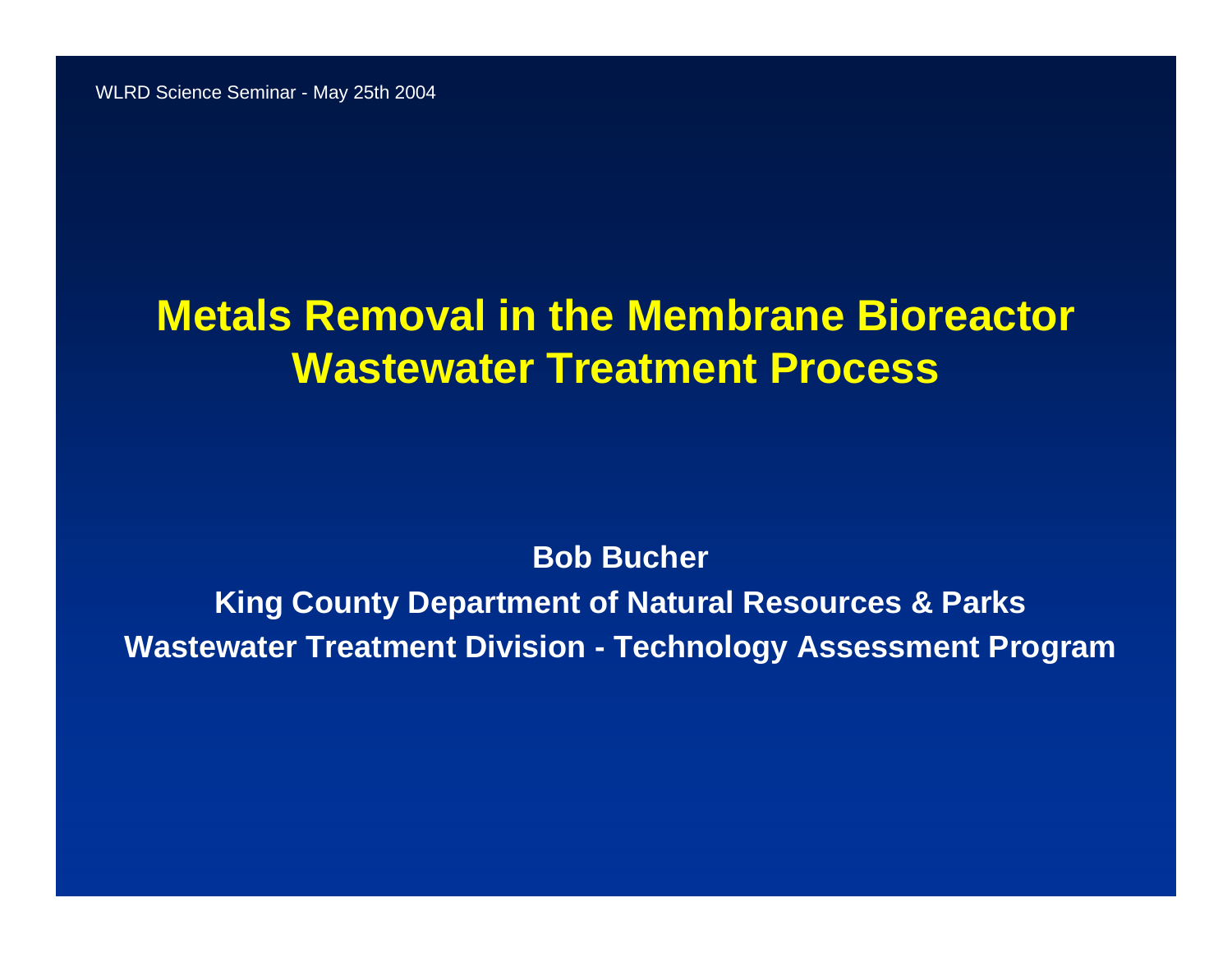### **Presentation Outline**

- $\bullet$ **"Motivation" for metals analysis in membrane bioreactor (MBR)**
- $\bullet$ **Pilot MBR process configuration**
- •**Pilot MBR metals data evaluation**
- •**Summary**
- $\bullet$ **Further work**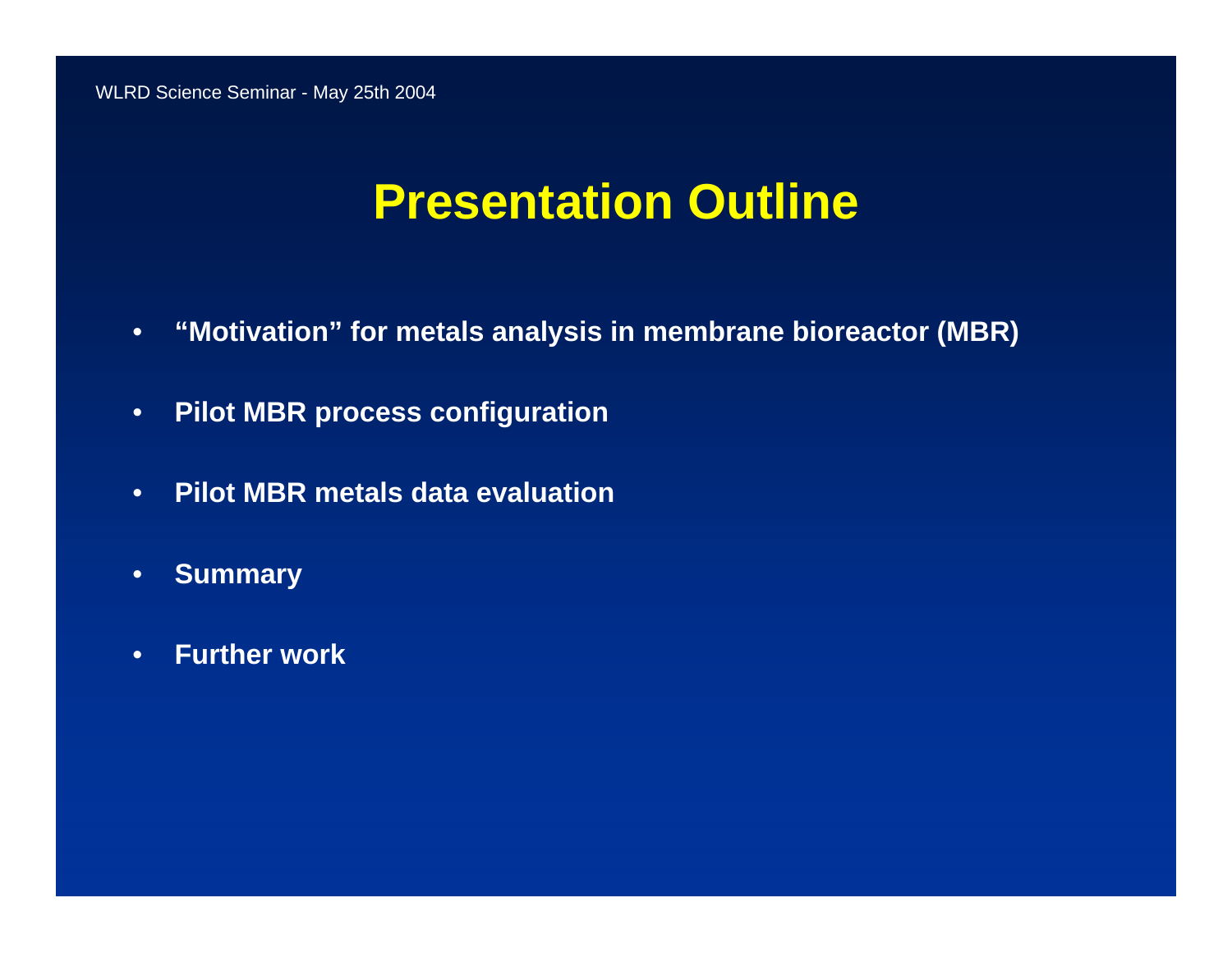### **Motivation for MBR Pilot Metals Analysis**

**Effluent Quality**  *Evaluation of Reuse Options*

> **Removal Efficiency**  *Evaluation of MBR ProcessImpact on Biosolids Quality*

> > **Effluent Quality / Removal Efficiency / Fate**

*Evaluation of MBR ProcessComparison to CAS Process Impact on Biosolids Quality Impact of MBR SRT on Metal Removal*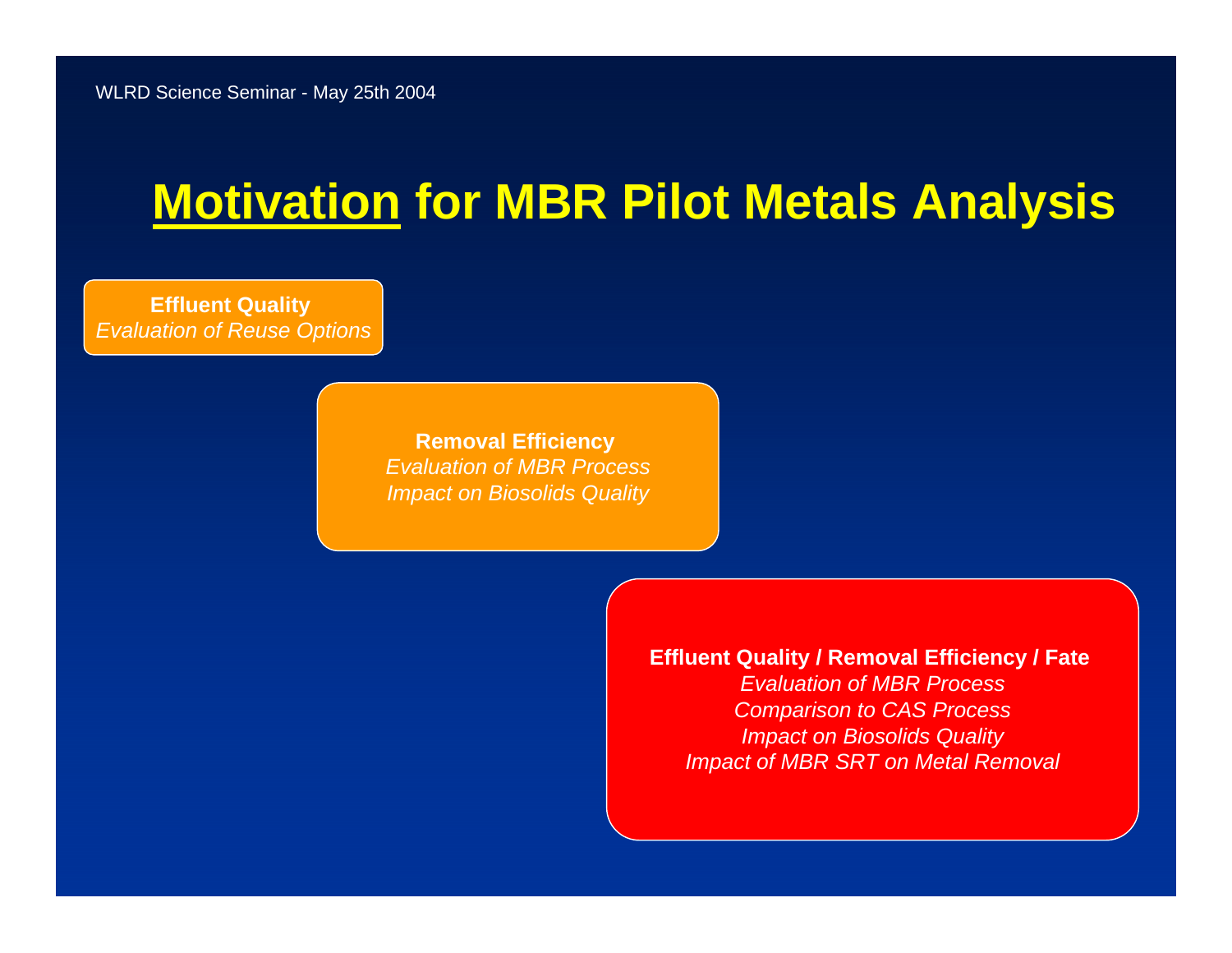## **Enviroquip MBR Pilot Plant**

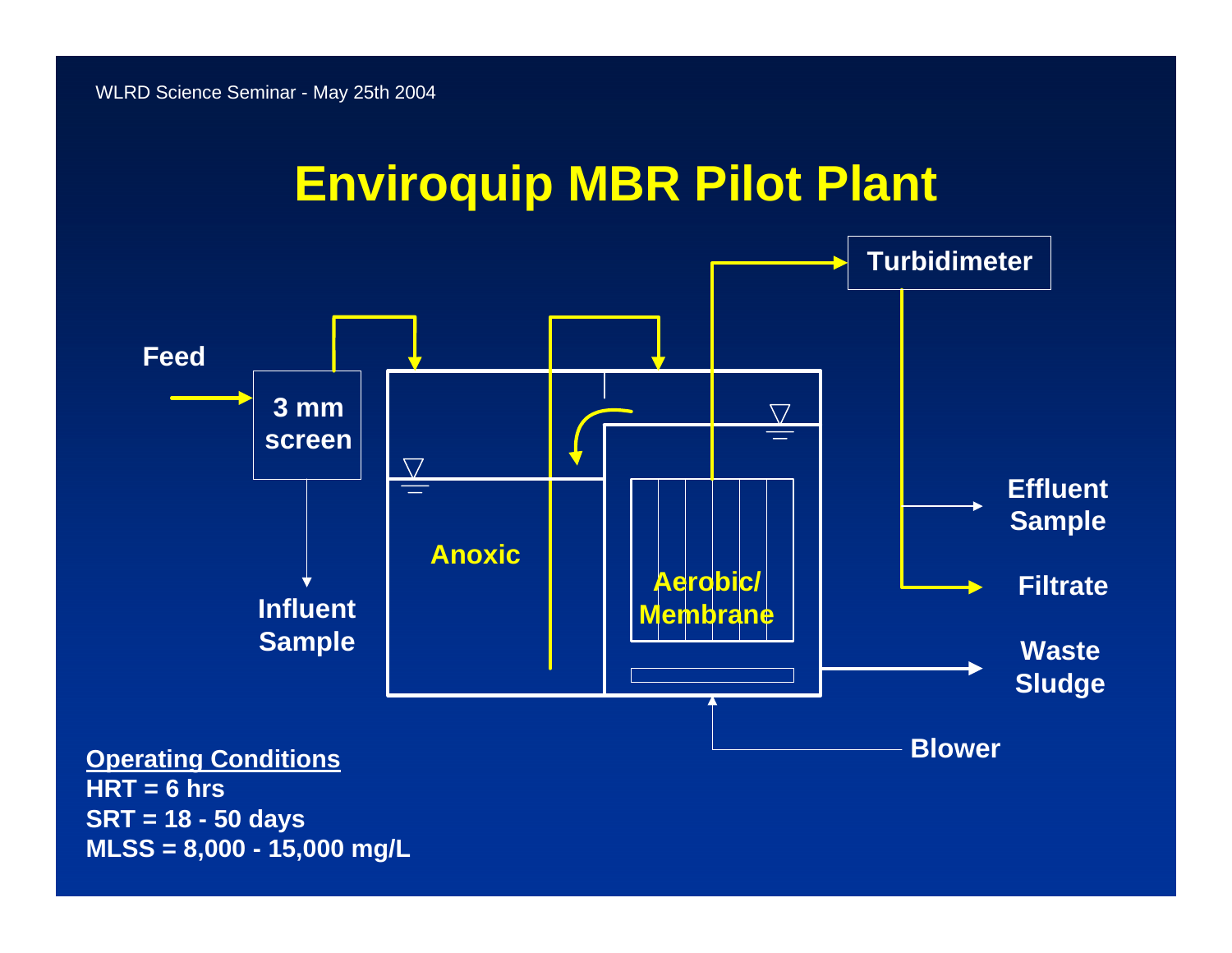#### **Membrane Plates**



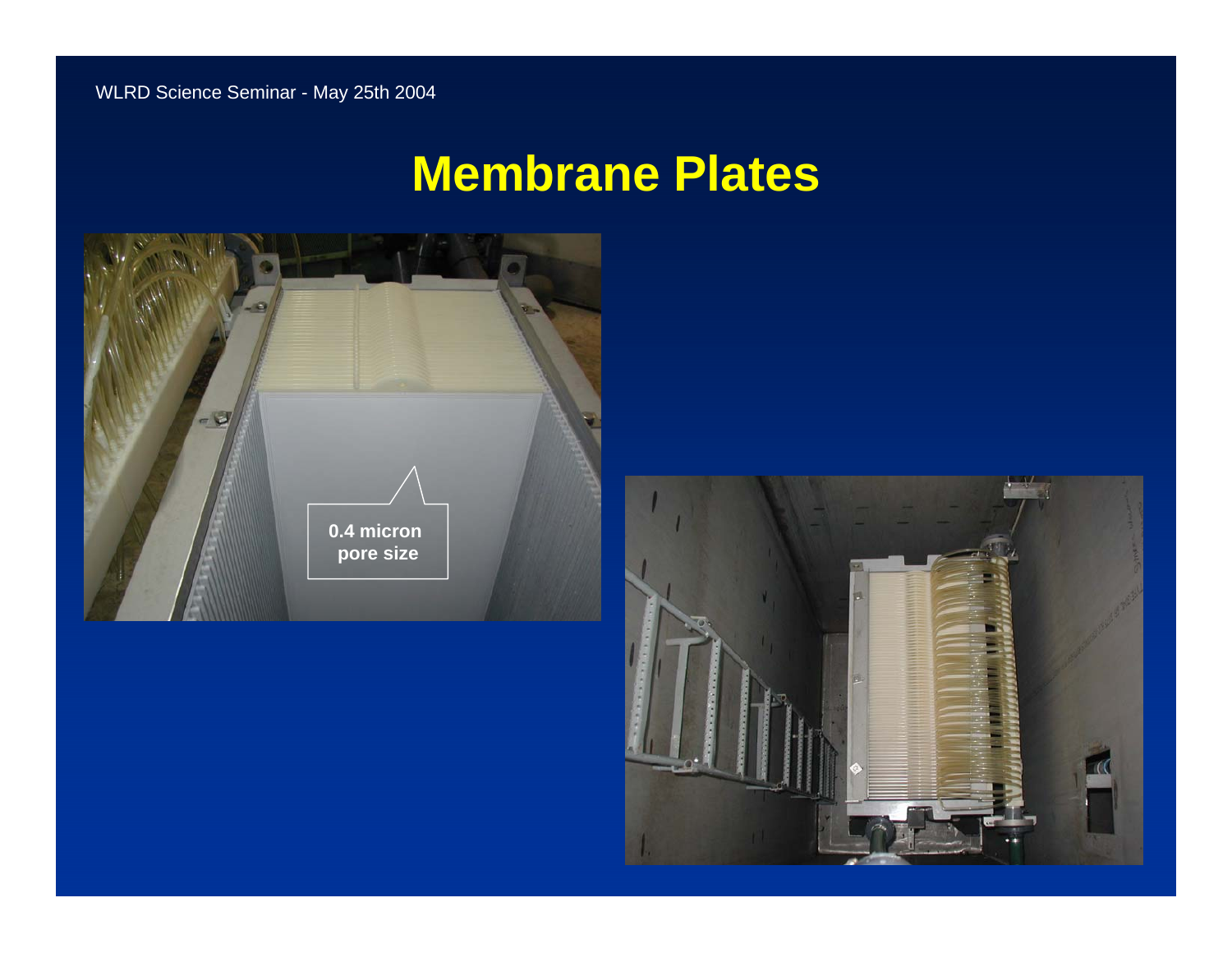# **Test Methodology**

- • **Pilot Sample Locations**
	- **influent**
	- **effluent**
	- **mixed liquor**
- $\bullet$  **Sample Frequency**
	- **monthly**
- • **Sample Type**
	- **grab**
- • **Metals Analysis**
	- **Environmental Laboratory Routines (06-02-004, 06-03-004, and 06-01-004)**
- $\bullet$  **Sample Planning Assumptions**
	- **influent metal variability during sample period**
	- **grab sampling versus 24-hr composite**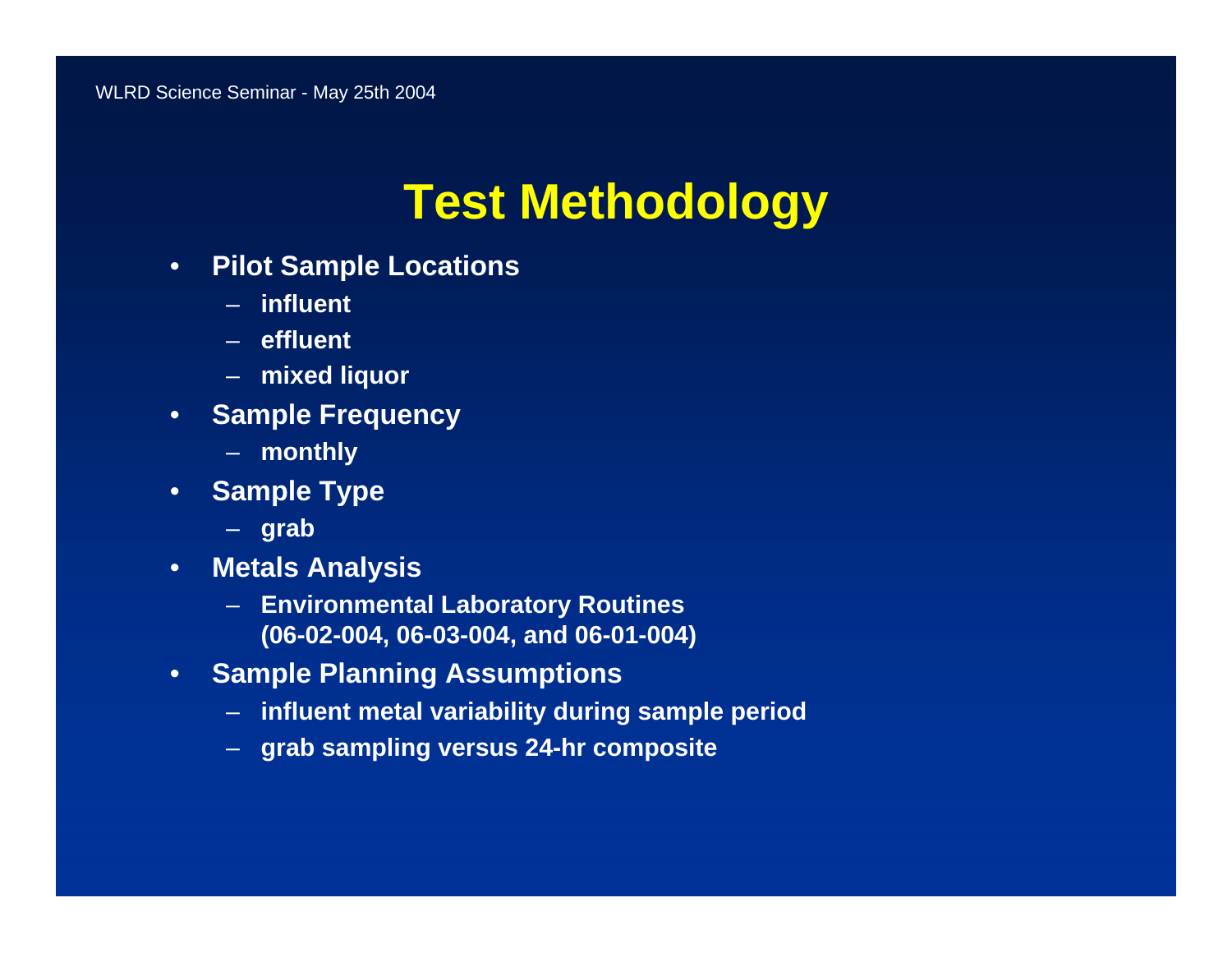# **Pilot MBR Metal Removal Efficiency**



**Data Source: Petrasek et al, 1983**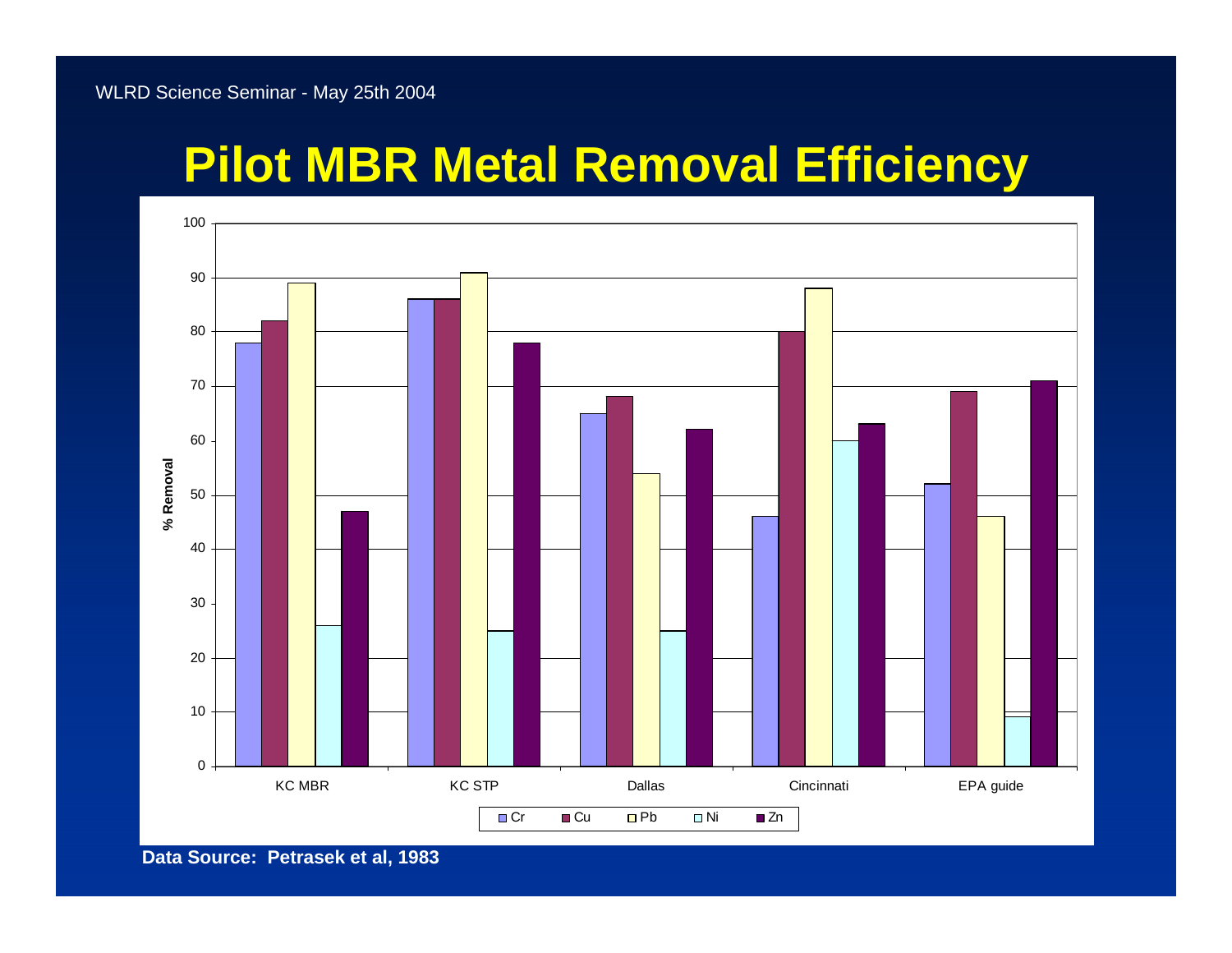# **Pilot MBR Influent Metal Concentrations**

|                | <b>Influent Metal Concentrations (mg/L)</b> |               |            |                  |  |  |
|----------------|---------------------------------------------|---------------|------------|------------------|--|--|
| <b>Metal</b>   | <b>KC MBR</b>                               | <b>Dallas</b> | Cincinnati | 239-Plant survey |  |  |
| Cr             | 0.004                                       | 0.205         | 0.630      | 0.145            |  |  |
| Cu             | 0.050                                       | 0.224         | 0.800      | 0.151            |  |  |
| P <sub>b</sub> | 0.008                                       | 0.052         | 0.880      | 0.103            |  |  |
| Ni             | 0.005                                       | 0.062         | 0.450      | 0.140            |  |  |
| Zn             | 0.100                                       | 0.366         | 1.240      | 0.354            |  |  |

**Data Source: Petrasek et al, 1983**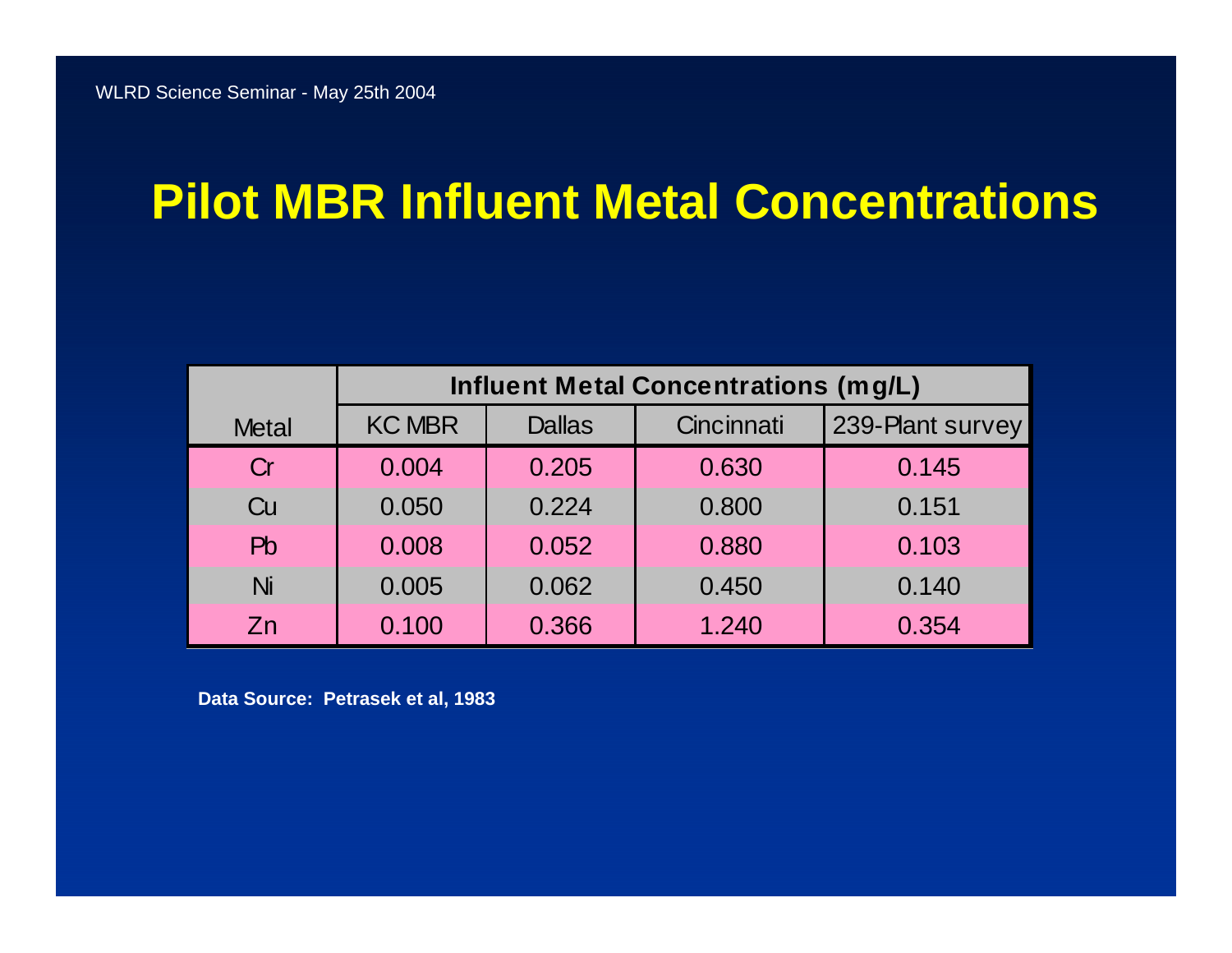# **Pilot MBR "Estimated" Biosolid Metal Concentrations**

#### **Biosolids Concentrations (mg/kg)**

|                | WP 2003 (12 samples) |                | MBR pilot est. (4 samples) |                | 40CFR503 |
|----------------|----------------------|----------------|----------------------------|----------------|----------|
| <b>Metal</b>   | mean                 | max            | mean                       | max            | limit    |
| As             | $\overline{7}$       | 8              | 14                         | 18             | 41       |
| Cd             | $\overline{4}$       | 9              | 3                          | $\overline{4}$ | 39       |
| Cr             | 37                   | 43             | 43                         | 46             | 1,200    |
| Cu             | 495                  | 560            | 578                        | 737            | 1,500    |
| P <sub>b</sub> | 106                  | 132            | 122                        | 128            | 300      |
| <b>Mo</b>      | 13                   | 22             | 11                         | 14             | tbd      |
| Ni             | 29                   | 35             | 39                         | 43             | 420      |
| Se             | 6                    | 8              | 13                         | 17             | 36       |
| Zn             | 840                  | 960            | 715                        | 759            | 2,800    |
| Hg             | 2                    | $\overline{4}$ | $\overline{2}$             | 4              | 17       |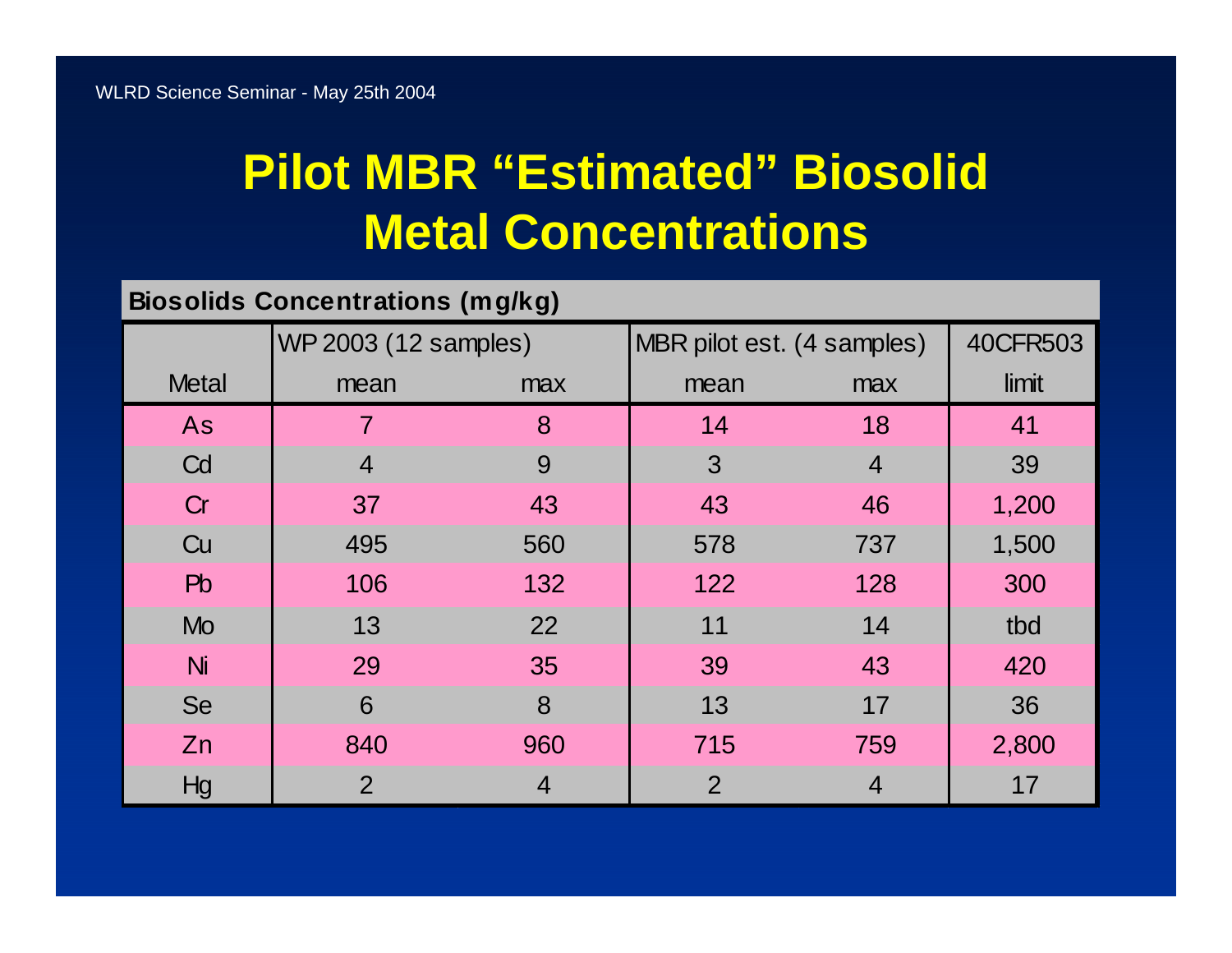#### **Pilot MBR versus CAS**



| MBR Pilot Metal Removal (%) - Dec 30 sample |            |                        |    |  |  |  |  |
|---------------------------------------------|------------|------------------------|----|--|--|--|--|
|                                             | <b>MBR</b> | MBR + TSS   Difference |    |  |  |  |  |
| cr                                          | 86         | 77                     |    |  |  |  |  |
| Cu                                          | 93         | 84                     |    |  |  |  |  |
| <b>Pb</b>                                   | 97         | 85                     | 13 |  |  |  |  |
| <b>Ni</b>                                   | 56         | 50                     | 6  |  |  |  |  |
| Zn                                          | 64         | 57                     |    |  |  |  |  |

**Impact of Concentration Factor (CF) CF = f (SRT, HRT, MLSS)**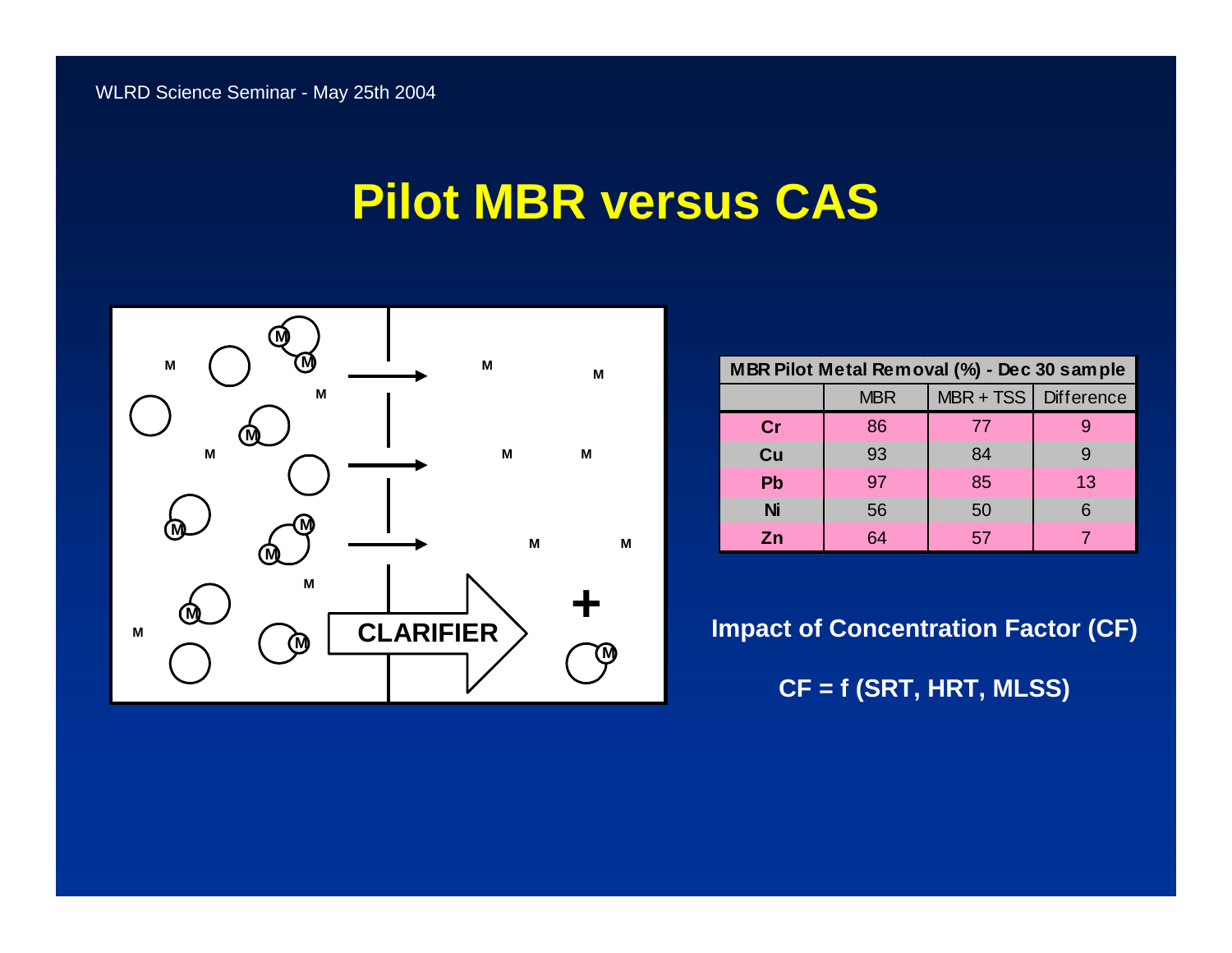### **Summary**

- • **Metal Removal Efficiency**
	- **MBR consistent with literature data**
	- **MBR exceeds EPA guide with the exception of Zn**
- • **Biosolid Metal Concentrations**
	- **minimal risk of exceeding current 40 CFR 503 biosolid regulation**
- • **Membrane Bioreactor versus Conventional Activated Sludge**
	- **MBR as suspended solids filter has impact on final effluent metal concentrations**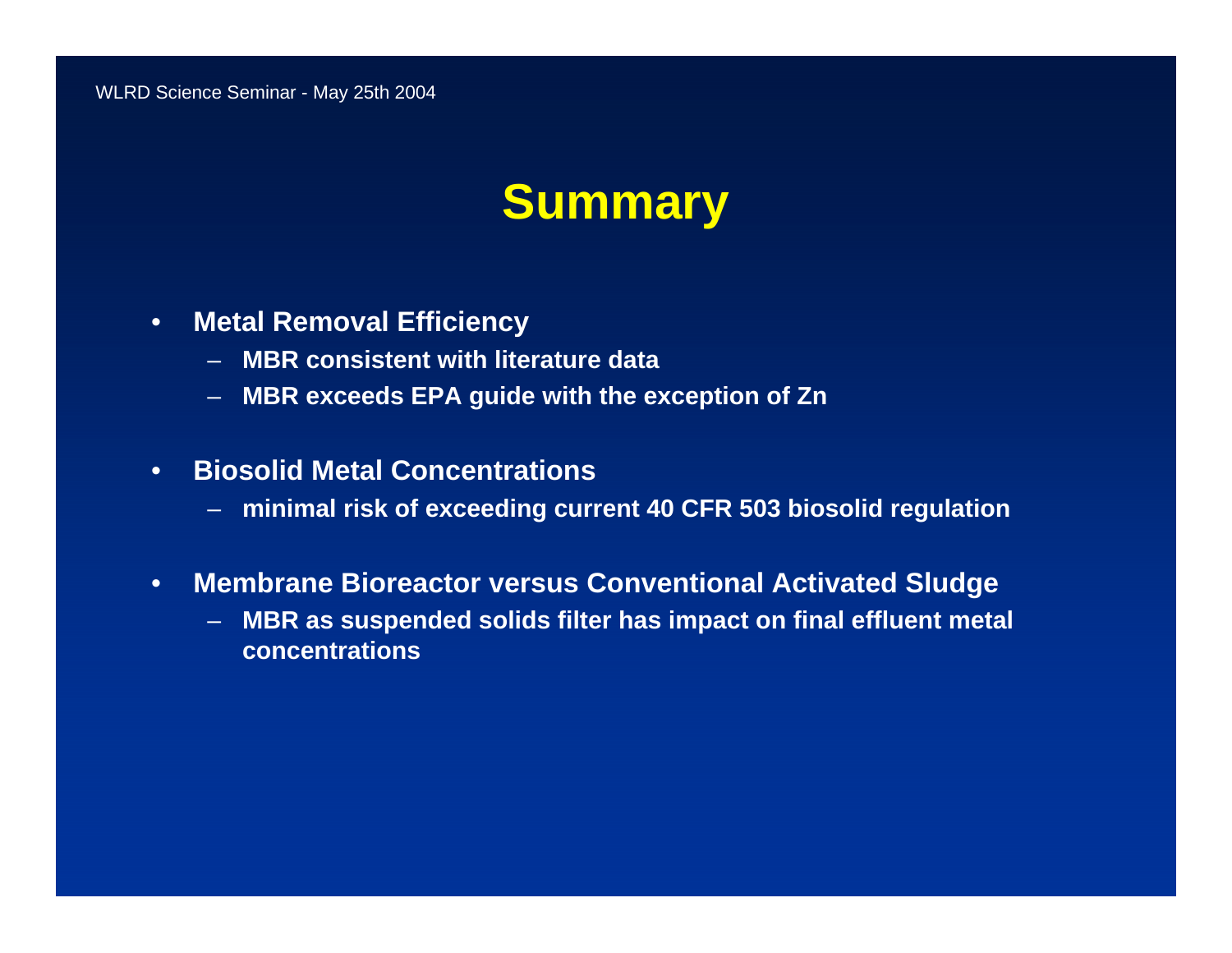#### **Future Work**

**Hollow-Fiber Membrane Bioreactor Biological Phosphorus Removal Pilot South Treatment PlantJuly 2004 - March 2005**

**Flat-Plate Membrane Bioreactor Peak Hydraulic Loading Pilot West Point Treatment PlantJune 2004 - March 2005**

> **Effluent Quality / Removal Efficiency / Fate**  *Evaluation of MBR ProcessComparison to CAS Process Impact on Biosolids Quality Impact of MBR SRT on Metal Removal*